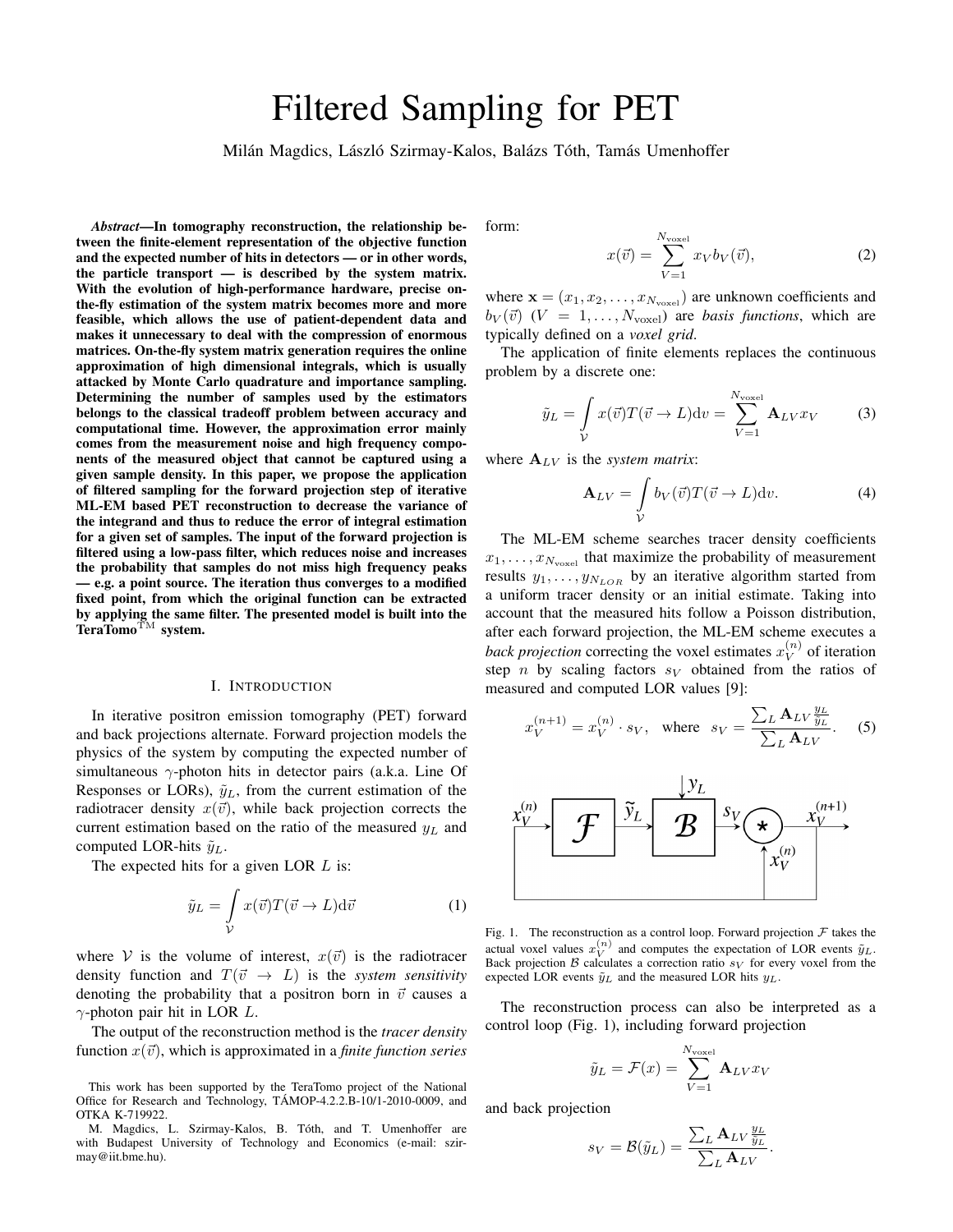This loop is stabilized when  $x^{(n+1)} = x^{(n)}$ , that is when scaling factors  $s_V$  are 1, which means that this loop solves the following equation for *x*:

$$
\mathcal{B}(\mathcal{F}(x)) = 1.
$$
 (6)

System sensitivity  $T(\vec{v} \rightarrow L)$  and consequently system matrix elements  $A_{LV}$  are high dimensional integrals since they aggregate all particle paths started at the positron generation and connecting the sequence of particle–matter interaction points by line segments. In the simplest physical model, where positron range and photon scattering are ignored, and detector crystals are assumed to be ideally black, the expected number of hits in LOR *L* is:

$$
\tilde{y}_L = \int\limits_{\mathcal{V}} \int\limits_{\Omega} x(\vec{v}) T(\vec{v}, \vec{\omega} \to L) \mathrm{d}\vec{v} \frac{\mathrm{d}\omega}{2\pi}
$$

where  $\Omega$  is the directional hemisphere, and  $T(\vec{v}, \vec{\omega} \rightarrow L)$ is 1 if the line of place vector  $\vec{v}$  and direction  $\omega$  intersects the two detector surfaces and zero otherwise. The position of annihilation  $\vec{v}$  can be defined by three scalar coordinates, while the direction by two, making this integral five dimensional.

If positron range and photon scattering are also considered, every potential particle–matter interaction point increases the dimension of the integration domain by three, quickly leading to very high dimensional integrals. A classic method to approximate high dimensional integrals is the Monte Carlo quadrature [11]. It has the advantage that the number of its sample points required to reduce the integration error below a threshold does not grow with the dimension of the integration domain unlike in classical deterministic quadrature rules where the required sample number grows exponentially with the dimension of the domain. The computation time of Monte Carlo quadrature is proportional to the number of samples, so it should be as small as possible.

For a given number of samples, the error of Monte Carlo quadrature depends on the distribution of sample points, and the variation of the integrand divided by the sample density. To obtain a better sample distribution, different methods such as importance sampling and low discrepancy sampling were proposed [12]. In the followings, we propose a method to reduce the variation of the integrand.

#### II. METHODS

*Filtered sampling* [1] replaces the integrand by another function that has a similar integral but smaller variation, then its integral can be estimated more precisely from discrete samples (Fig. 2). Reducing the variation means the filtering of high frequency fluctuations by a low-pass filter. This filter should eliminate frequencies beyond the limit corresponding to the density of the sample points. On the other hand, it should only minimally modify the integral.

To see how this pre-filtering affects the reconstruction, let us consider the control loop of ML-EM iteration (Fig. 1) and include filtering operator *G* before forward projection *F* (Fig. 3). Filtering operator  $G$  maps the iteration result  $x_V$  to filtered voxel value  $\hat{x}_V$ . The modified system stabilizes when the scaling factors  $s_V$  are 1, thus we get

$$
s_V = \mathcal{B}(\mathcal{F}(\hat{x})) = \mathcal{B}(\mathcal{F}(\mathcal{G}(x))) = 1.
$$



Fig. 2. Filtered sampling reduces the approximation error of the integral quadrature by reducing the variance of the integrand.



Fig. 3. The reconstruction loop of filtered sampling. Forward-projection *F* computes the expected LOR hits  $\tilde{y}_L$  from the filtered voxel values  $\hat{x}_V$  that are computed as by applying filter  $G$  to the result of previous iteration  $x^{(n)}$ . Back projector *B* calculates the scaling factor  $s_V$  for each voxel, i.e. it obtains the product of the ratios  $y_L/\tilde{y}_L$  of the measured and computed LOR hits with the transpose of the system matrix and divides the results by the column sums of the system matrix.

Note that this is the same equation for  $\hat{x}$  as the original one (equation 6) for *x*, thus considering  $\hat{x}$  to be the output of the control system, the modified system behaves similarly to the original one. In the modified system we always have two tracer density estimates  $x_V$  and  $\hat{x}_V$ , that are related as  $\hat{x} = \mathcal{G}(x)$ . In addition to solution  $\hat{x}$ , we also get a sharpened reconstruction  $x = G^{-1}(\hat{x})$ .

Note that filtering only affects the input of the forward projection step, the correction made by back projection is applied to the unfiltered estimate of the radiotracer density  $x^{(n)}$  (see Fig. 3).

As a low pass filter *G*, we experimented with the *Gaussian* and the *Bilateral filters* [14]. The advantage of the Gaussian filter is that it can be defined by its mean and standard deviation, and the mean is conveniently set to zero while the standard deviation is set according to the noise that needs to be suppressed. However, as shown in Fig. 10 and Fig. 11,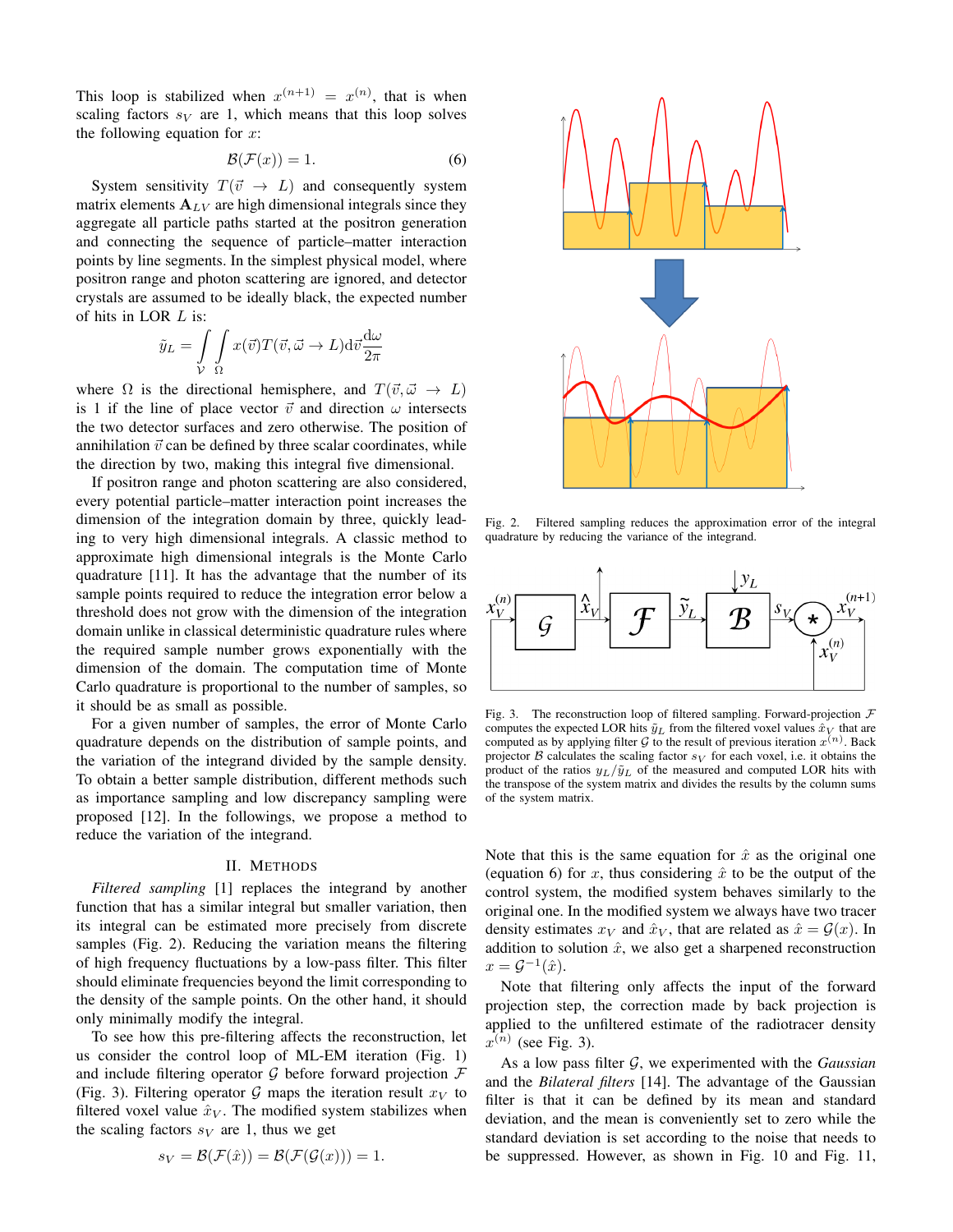

Fig. 4. Effect of different filters on a noisy edge. In addition to damping high frequency noise, Gaussian filter also introduces blurring. Bilateral filter, on the other hand, filters noise while keeping sharp transitions of the data.

Gaussian filtering thickens object boundaries. A possible explanation is that edges are not bandlimited signals and have high frequency components beyond the Nyquist limit and the reasonable range of the numerical precision. These high frequency components are eliminated by the Gaussian but cannot be reproduced by its inverse.

Bilateral filters, on the other hand, preserve edges and object boundaries when their parameters are appropriately set. In the most commonly used case, the weights of these filters are products of two Gaussians: one is defined in the spatial domain, the other is in the intensity domain. More specifically, Bilateral filter *B* is defined as

$$
B(\hat{v}, \sigma_d, \sigma_r) = \frac{\int G_{\sigma_d}(||\vec{v} - \hat{v}||)G_{\sigma_r}(x(\vec{v}) - x(\hat{v}))x(\vec{v})d\vec{v}}{\int G_{\sigma_d}(||\vec{v} - \hat{v}||)G_{\sigma_r}(x(\vec{v}) - x(\hat{v}))d\vec{v}}
$$

with  $\hat{v}$  denoting the center voxel of the neighborhood and  $G_{\sigma}$ denoting the one dimensional Gaussian function of standard deviation *σ*:

$$
G_{\sigma}(t) = \frac{1}{\sqrt{2\pi}\sigma} \exp\left(-\frac{t^2}{2\sigma^2}\right).
$$

The intensity-dependent Gaussian weight ensures that neighboring voxels placed on the same side of a step-like signal as the centering voxel  $\hat{v}$  get higher weights while voxels from the other side of the edge give less contribution to the filter output, better preserving the edge. The amount of blur is controlled by spatial variance parameter  $\sigma_d$ , while the amount of detail kept is determined by intensity variance parameter  $\sigma_r$ . However, the appropriate value of  $\sigma_r$  is less straightforward to find, since it is given in intensity space which is object dependent.

The optimal spatial parameter for both filters can be obtained from the probability density function (PDF) of the samples used by forward projection (Fig. 5), thus, the filter size may vary through the reconstructed volume. Forward projector operators can be classified into *voxel driven* (a.k.a input driven or direct Monte Carlo) or *LOR driven* (a.k.a output driven or adjoint Monte Carlo) algorithms. Voxel driven methods in most cases sample the volume proportionally to the intensity, which directly generates the PDF in each iteration. LOR driven approaches, on the other hand, usually aim for uniform sample density in LOR-space (a.k.a sinogram-space or image-space), which means that the sample density in voxel-space is approximately the same in every iteration, and the corresponding PDF can be approximated in a preprocessing step.

*MIP-mapping* can substantially improve the performance of filters having voxel-dependent kernel size on a parallel



Fig. 5. Spatially varying filtering based on the sampling PDF. Low sampling density cannot capture high variance details, thus, a strong blur is used to decrease the variance of the integrand. When the sampling density is high enough, there is no need to eliminate high frequency details.



Fig. 6. 3D Gaussian-pyramid and MIP-mapping. Lower resolution variants of the volume are created by gradually down-sampling with a Gaussian filter. Spatially varying filtering is executed by sampling the resolution level corresponding to the required amount of blur.

architecture such as the GPU [1]. The first step of MIPmapping is to build a Gaussian pyramid [8], that is, gradual down-sampling of the original three dimensional voxel array by a factor of 2, by iteratively applying the Gaussian filter (Fig. 6). The upper levels of the pyramid thus correspond to the lower resolution variant of the original volume where the higher frequency details are properly eliminated. After this pre-processing, MIP-mapping executes spatially varying filtering by sampling the volume of the resolution level corresponding to the required level of blurring (Fig. 6). The MIPmap level can be a non-integer scalar pointing between two neighbouring levels of the pyramid. In this case, the final output is the interpolated value of the samples taken from these two levels.

The optimal filter size may be smaller than the voxel size meaning that the local sampling density can already capture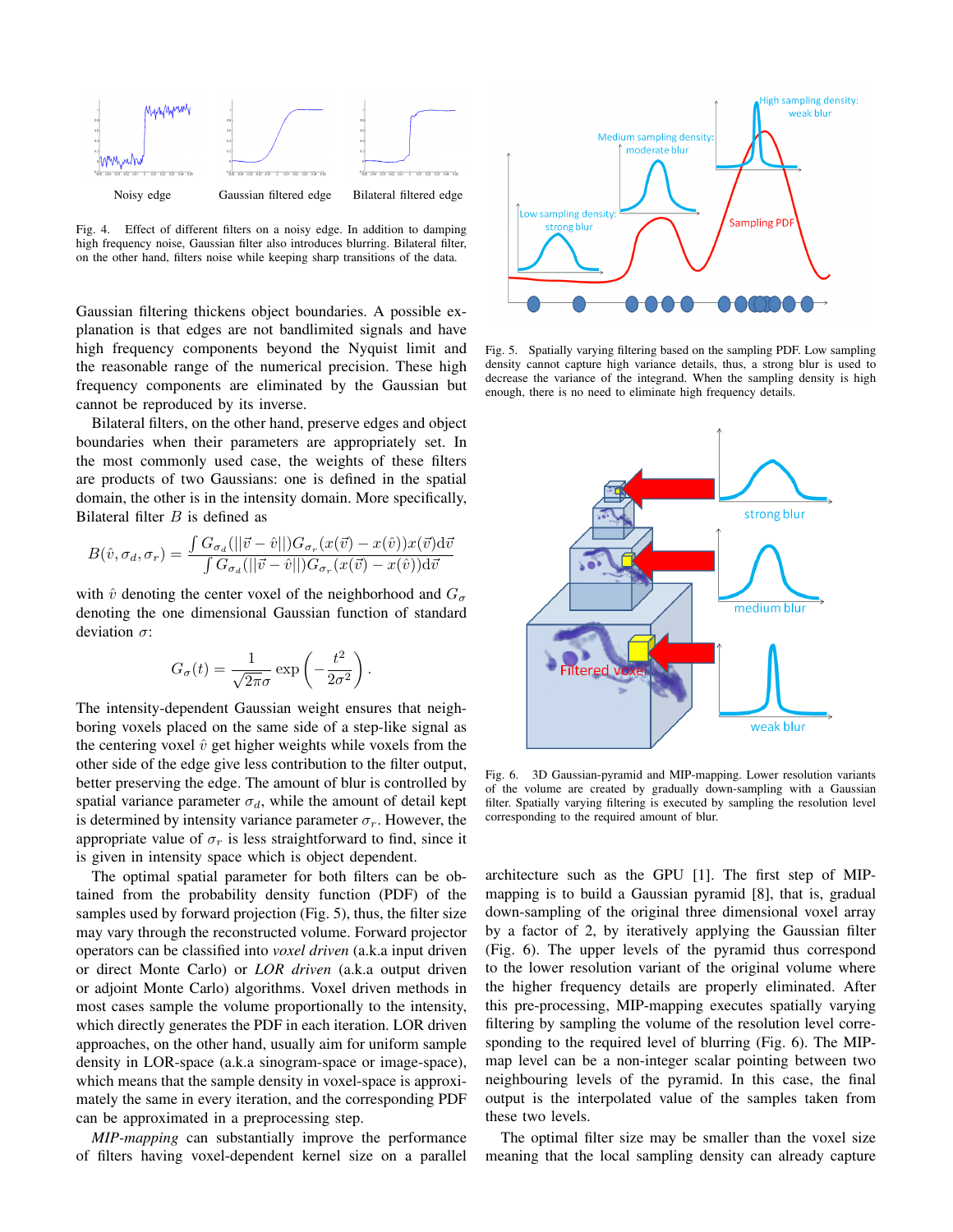the highest frequency details in the data allowed by the finite element representation. As a consequence, if the time budget given for the reconstruction allows a sufficient sample density (e.g. the maximal distance between samples is smaller than the voxel size throughout the volume of interest), filtered sampling provides no benefits.

### III. RECONSTRUCTION METHOD

Our reconstruction method is an OSEM/ML-EM based adjoint Monte Carlo approach. We favor LOR driven, i.e. output driven forward projections since output driven algorithms are more suitable for GPU implementation. In the case of small animal PET where scattering in the material is of less importance, the sampling density of our forward projector is mainly determined by the geometric phase estimating the direct contribution. Thus, in the followings, we describe this component in details. It will be clarified that the algorithm has nearly uniform sampling density in LOR space, making a point-source the worst-case input by wasting most of the samples on nearly zero intensities.

Considering only the geometry, a LOR can be affected only if its detectors are seen at directions *⃗ω* and *−⃗ω* from emission point  $\vec{v}$ . It also means that emission point  $\vec{v}$  and direction  $\vec{\omega}$  unambiguously identify detector hit points  $\vec{z}_1$  and  $\vec{z}_2$ , or alternatively, from detector hit points  $\vec{z}_1$  and  $\vec{z}_2$ , we can determine those emission points  $\vec{v}$  and direction  $\vec{\omega}$ , which can contribute.

To establish a LOR-driven approach, we modify our view point from the emission points and directions to detector points, and using the correspondence between them, the detector response is expressed as an integral over the detector surfaces.



Fig. 7. Computation of the Jacobian of the change of variables. The differential solid angle at which  $dz_1$  detector surface and  $dz_2$  detector surface are simultaneously seen from emission point  $\vec{v}$  is  $d\omega = dz_1 \cos \theta_{\vec{z}_1}/|\vec{z}_1 - \vec{v}|^2 =$  $dz_2 \cos \theta_{\vec{z}_2}/|\vec{z}_2 - \vec{v}|^2$ . The differential solid angle at which  $dz_2$  is seen from point  $\vec{z_1}$  is  $d\omega_2 = dz_2 \cos \theta_{\vec{z_2}} / |\vec{z_2} - \vec{z_1}|^2 = d/|\vec{z_1} - \vec{v}|^2$ . Finally, the differential volume intersected by lines of  $\vec{z}_1$  and  $\vec{z}_2$  is  $dv = d\hat{d}A$ , where  $dl$  is the length of the line segment intersecting  $dv$ , and  $dA$  is the surface area that is perpendicular to the line.

According to Fig. 7, the Jacobian of the change of integration variables is:

$$
d\omega dv = \frac{\cos \theta_{\vec{z}_1} \cos \theta_{\vec{z}_2}}{|\vec{z}_1 - \vec{z}_2|^2} dldz_1 dz_2
$$

where  $\theta_{\vec{z}_1}$  and  $\theta_{\vec{z}_2}$  are the angles between the surface normals and the line connecting points  $\vec{z}_1$  and  $\vec{z}_2$  on the two detectors, respectively. With this, the LOR integral can be expressed as a triple integral over the two detector surfaces  $D_1$  and  $D_2$  of the given LOR and over the line connecting two points  $\vec{z}_1$  and  $\vec{z}_2$  belonging to the two detectors:

$$
\tilde{y}_L = \int_{D_1} \int_{D_2} \frac{\cos \theta_{\vec{z}_1} \cos \theta_{\vec{z}_2}}{2\pi |\vec{z}_1 - \vec{z}_2|^2} \left( \int_{\vec{z}_1}^{\vec{z}_2} x(\vec{l}) \, \mathrm{d} \vec{l} \right) \mathrm{d} z_2 \mathrm{d} z_1. \tag{7}
$$

LOR driven methods are also called *ray based* since they identify voxels that may contribute to a LOR by casting one or more rays between two points on the LOR detectors. For the approximation of the line integral along a ray, we may use ray marching, Siddon's algorithm [10], Joseph's method [3], or distance based techniques [7]. Siddon's method and Joseph's method assume piece-wise constant basis functions, which can be extended to piece-wise tri-linear basis [13]. Ray marching, on the other hand, is appropriate for any basis function selection. Ray marching takes constant length steps along the ray and samples the activity and the material density at finite number of sample points. The first sample location is jittered randomly to guarantee unbiased estimate for the line integral.

Equation (7) can be estimated by taking  $N_{\text{detline}}$  uniformly distributed point pairs,  $(\bar{z}_1^{(i)}, \bar{z}_2^{(i)})$  on the two detectors, and selecting  $N_{\text{march}}$  equidistant points  $\vec{l}_{ij}$  along each line segment  $(\vec{z}_1^{(i)}, \vec{z}_2^{(i)})$  (Fig. 7):

$$
\tilde{y}_L \approx \frac{D_1 D_2}{2\pi N_{\text{detline}}} \sum_{i=1}^{N_{\text{detline}}} \left( \frac{\cos \theta_{\tilde{z}_1^{(i)}} \cos \theta_{\tilde{z}_2^{(i)}}}{|\tilde{z}_1^{(i)} - \tilde{z}_2^{(i)}|^2} \sum_{j=1}^{N_{\text{march}}} x(\vec{l}_{ij}) \Delta l_i \right).
$$

This formula is the Monte Carlo estimator of the expected LOR hits taking discrete point samples  $l_{ij}$  in the voxel domain. In order to get a high accuracy estimate, the domain of each basis function that is relevant for this LOR should be sufficiently densely sampled, which would lead to very high sample numbers. However, if the average number of samples in each basis function is about one or less, this estimate has non-negligible variance especially if the activity has high frequency variations. The proposed filtering scheme can be used to smooth these variations before the Monte Carlo sampling.

#### IV. RESULTS

The proposed method is integrated into the TeraTomo<sup>TM</sup> system [4]. The filtering step has been implemented in CUDA [6] and it has been executed on an NVIDIA GeForce 480 GFX GPU. Due to the high arithmetic performance and bandwidth of the GPU, the execution time of the filtering step is negligible comparing to the projection operators even for higher resolution volumes. Thus, our proposed method has practically no overhead.

To demonstrate the positive effects of using filtered sampling, we modeled Mediso's *nanoScan-PET/CT* [5], which has 12 detector modules consisting of  $81 \times 39$  crystals of size  $1.12^2 \times 13$  mm<sup>3</sup> and simulated a noisy measurement of a Derenzo-like phantom where the simulation corresponds to a 10 second measurement, and a point-source phantom with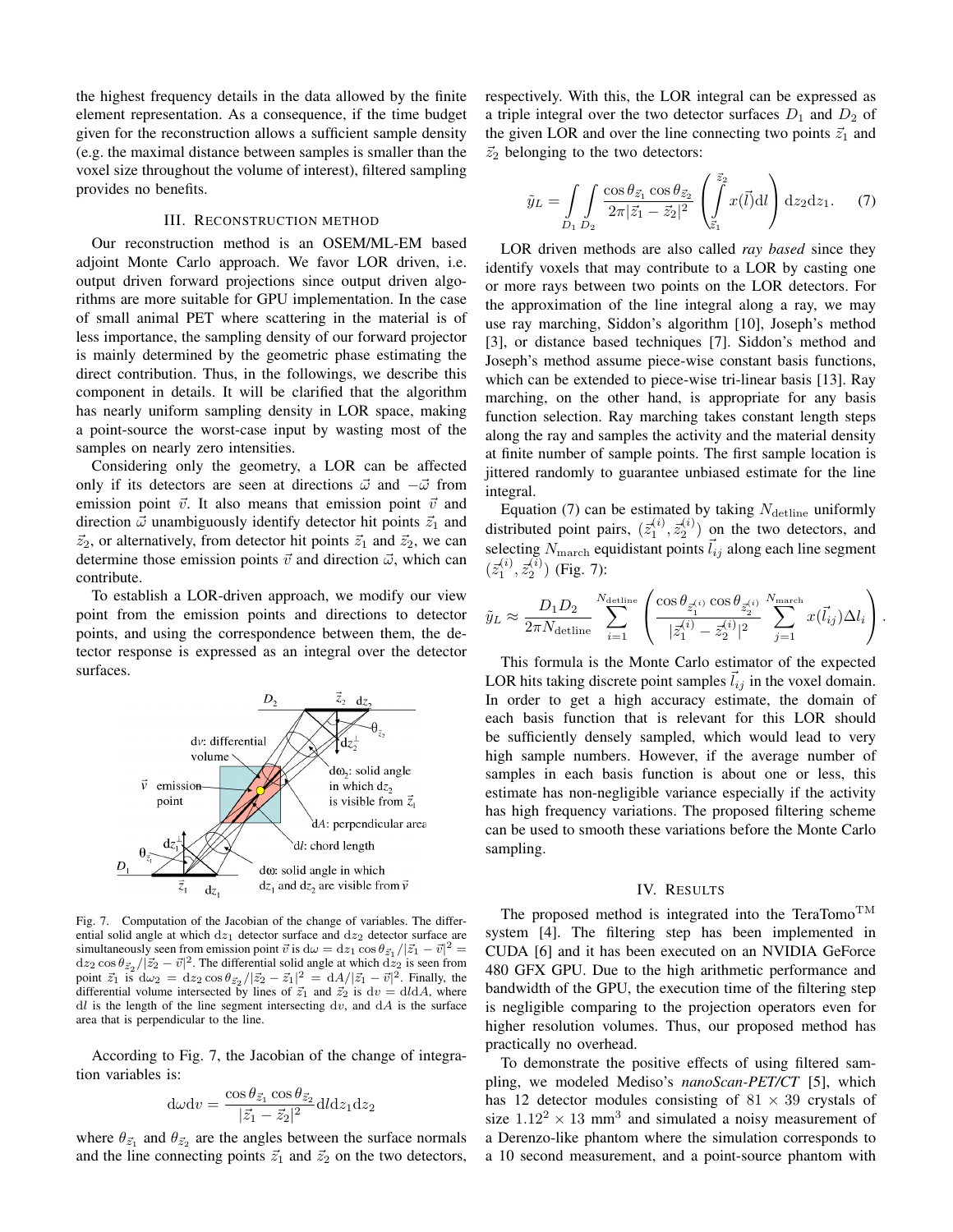GATE [2]. In both cases, we reconstructed the measured values with and without filtered sampling. We used only  $N_{\text{detline}} = 1$ and *N*march = 36 samples in both cases and set standard deviation  $\sigma$  of the Gaussian to 2 (Fig. 10). Note that by using the presented filtering method, approximately the same image quality could be achieved as obtained with 8 times more samples by the original method.



Fig. 8. Cross Correlation errors for different filtering kernel widths when the Derenzo is reconstructed at double, i.e.  $288 \times 288 \times 256$  resolution



Fig. 9. The effect of the filtering between forward and back projections using different filter kernels when the Derenzo is reconstructed at double, i.e.  $288 \times 288 \times 256$  resolution. We computed 100 iterations. As the no-filtering and filtering with  $\sigma = 0.3$  reconstructions diverge, their images are shown after 60 iterations. The  $\sigma = 0.5$  reconstruction also deteriorates and should be scaled by a factor of 6.

To demonstrate that filtering allows to increase the resolution without the need of significantly more samples, we reconstructed a higher activity Derenzo at  $288 \times 288 \times 256$ resolution as well without increasing the number of samples



Fig. 11. Line profile for the Derenzo phantom of Fig. 10. Note that filtered sampling using the Gaussian filter makes the rods narrower while the bilateral filter better preserves their thickness.



Fig. 12. Reconstruction of the linearity-homogeneity phantom simulated by GATE.

(Fig. 8 and Fig. 9). At such high resolution, the Gaussian clearly demonstrates its potential since without using it, the iteration process does not converge.

Fig. 12 and Fig. 13 show the results for the GATE-simulated linearity homogeneity phantom (corresponding to a 2 second measurement), consisting of eight homogeneous cubes having different activity levels. Gaussian filtering greatly reduces the noise coming from the low-dose simulation and the low sampling rate while also stabilizing convergence.

## V. CONCLUSION

This paper proposed a filtering method to decrease the variance of the integrand of the high dimensional integrals in the forward projection step of an iterative ML-EM algorithm. We proposed the application of low-pass filtering before the forward projections, while back projection still corrects the original unfiltered voxel array. We have proven that this approach does not compromise the reconstruction and preserves the stability even if high resolution voxel arrays are reconstructed with a low number of Monte Carlo sampling. All steps are implemented on the GPU where the added computational cost of filtering is negligible with respect to forward and back projection calculations.